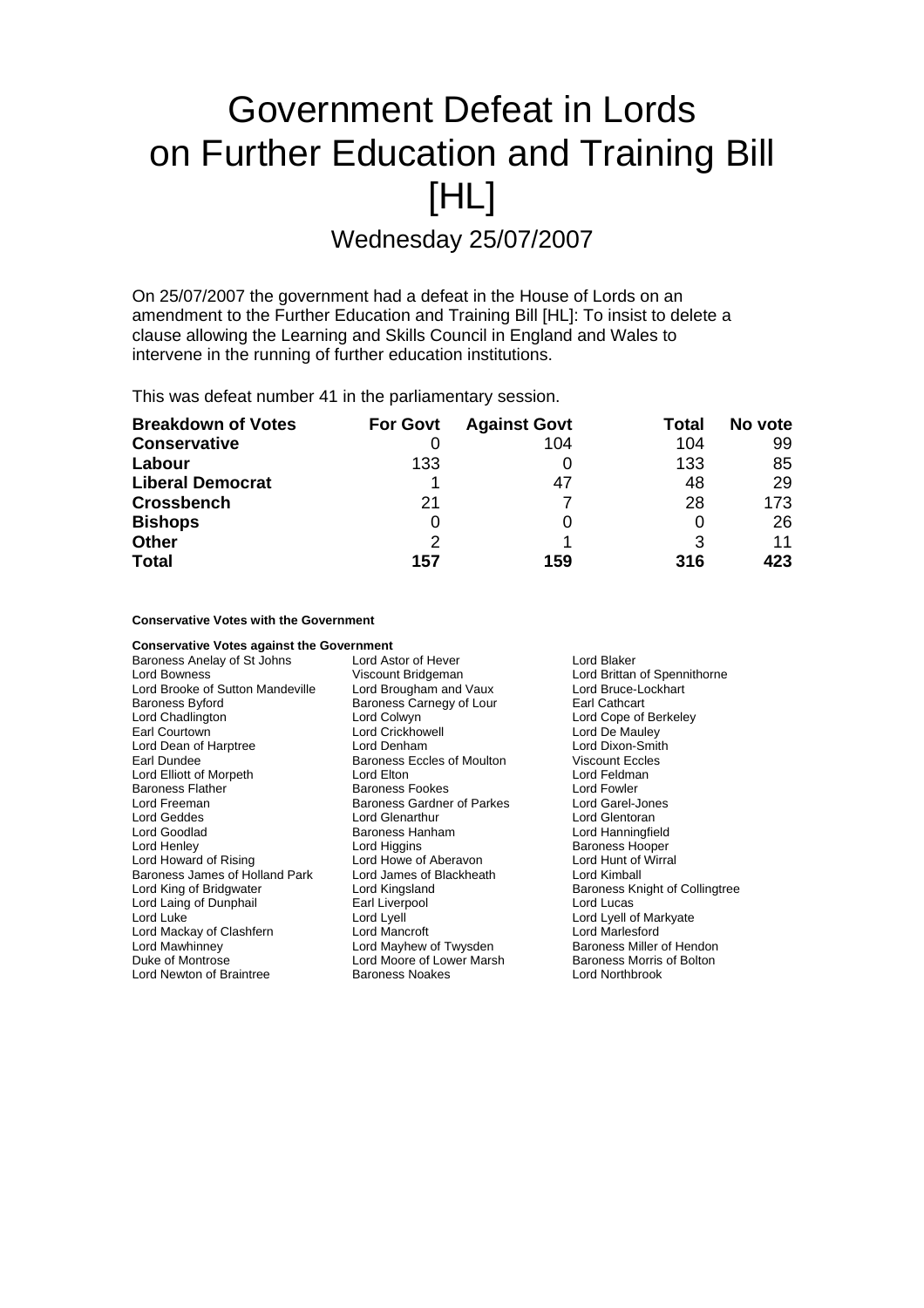Lord Norton of Louth **Baroness O'Cathain** Baroness Oppenheim-Barnes<br>
Baroness Park of Monmouth Lord Parkinson<br>
Lord Patten of Barnes Baroness Park of Monmouth Lord Parkinson Lord Patten of Barnes<br>
Lord Patten Lord Pilkington of Oxenford Baroness Platt of Writtle Lord Patten Lord Pilkington of Oxenford Baroness I<br>Lord Platt Lord Peav Lord Peav Lord Peac Lord Roberts of Conwy<br>
Lord Selkirk of Douglas<br>
Baroness Sharples Baroness Shephard of Northwold Lord Skelmersdale Lord Soulsby of Strategies and Lord Strategies Lord Strategie<br>
Lord Strategies Lord Strategies Lord Strategies Lord Strategies Lord Strategies Lord Strategies Lord Strategie Lord St John of Fawsley Lord Stewartby<br>
Lord Swinfen Cord Taylor of Warwick Lord Swinfen Lord Taylor of Warwick Lord Taylor of Holbeach Baroness Thatcher **Baroness Thatcher Baroness Trumpington**<br> **Baroness Thatcher Baroness I Lord Wade of Choriton** Baroness Wilcox

#### **Labour Votes with the Government**

Lord Borrie **Lord Bradley Lord Bradley** Lord Clark of Windermere Lord Clarke of Hampstead<br>
Lord Corbett of Castle Vale Baroness Crawley Lord Griffiths of Burry Port Lord Grocott Lord Hughes of Woodside Lord Radice **Baroness Ramsay of Cartvale**<br>
Lord Rooker<br>
Lord Rosser Lord Strabolgi Lord Temple-Morris Lord Tomlinson Lord Wedderburn of Charlton

Lord Reay<br>Baroness Seccombe **Lord Real**<br>Earl Selborne Lord Wade of Chorlton Lord Waldegrave of North Hill<br>Lord Windlesham

Baroness Adams of Craigielea Lord Adonis Lord Ahmed Baroness Andrews Lord Archer of Sandwell Lord Bach Lord Bassam of Brighton Lord Berkeley<br>
Lord Bilston Lord Baroness Blood Lord Bhattacharyya **Lord Bilston** Baroness Bloom Baroness Bloom Baroness Bloom Baroness Bloom Baroness Bloom Baroness Bloom Bradley Lord Bragg Lord Brennan Lord Brett Lord Brooke of Alverthorpe Lord Brookman Lord Brooks of Tremorfacture Lord Brooks of Tremorfacture Lord Brooks of Tre<br>Lord Burlison Lord Campbell-Savours Viscount Chandos Lord Burlison Lord Campbell-Savours Viscount Chandos<br>
Lord Clark of Windermere Lord Clarke of Hampstead Lord Clinton-Davis Lord Corbett of Castle Vale **Baroness Crawley**<br>
Baroness David Baroness Crawley **Lord Clova**<br>
Lord Davies of Coitv<br>
Lord Davies of Coitv Baroness David Lord Davidson of Glen Clova Lord Davies<br>Lord Davidson of Glen Clova Lord Davies<br>Lord Davies of Oldham Baroness Dean of Thornton-le-Fylde Lord Dixon Baroness Dean of Thornton-le-Fylde Lord Drayson **Lord Dubs** Lord Dubs Lord Elder<br>
Lord Evans of Temple Guiting **Lord Baroness Falkender Lord Elder** Baroness F Lord Evans of Temple Guiting Baroness Falkender Baroness Farrington of Ribbleton<br>
Lord Faulkner of Worcester Lord Filkin Baroness Farrington of Ribbleton Lord Faulkner of Bishop Auckland Lord Filkin<br>
Lord Filkin<br>
Lord Fyfe of Fairfield<br>
Baroness Gale Lord Foulkes of Cumnock Lord Fyfe of Fairfield Baroness Gale Lord Giddens **Baroness Golding** Lord Goldsmith<br>
Lord Gordon of Strathblane Baroness Gould of Potternewton Lord Graham of Edmonton Baroness Gould of Potternewton Lord Graham of Edmonton Lord Graham of Edmonton Lord Harris of Haringey Lord Harrison Lord Hart of Chilton Lord Haskel Baroness Henig<br>
Lord Howarth of Newport<br>
Lord Hovle<br>
Lord Hovle Baroness Hollis of Heigham Lord Howarth of Newport Lord Hoyle<br>
Lord Hughes of Woodside Lord Hunt of Kings Heath Lord Janner of Braunstone Baroness Jay of Paddington Baroness Jones of Whitchurch Lord Jones<br>
Lord King of West Bromwich Lord Lea of Crondall Lord Lea Lord Leitch Lord King of West Bromwich Lord Lea of Crondall Lord Leitch<br>
Lord Lipsey Lord Mackenzie of Culkein Baroness Mallalieu Baroness Mallalieu<br>
Baroness Mallalieu Baroness Mallalieu Baroness Mallalieu Lord MacKenzie of Culkein **Baroness Mallalieu** Baroness Massey of Darwen<br>19 Baroness McDonagh Baroness McBonagh Baroness McIntosh of Hudna Lord Maxton **Baroness McDonagh** Baroness McDonagh Baroness McIntosh of Hudnall<br>
Lord McIntosh of Haringey **Baroness Luckenzie of Luton** Baroness Morgan of Drefelin Lord McIntosh of Haringey Lord McKenzie of Luton Baroness Morgan of Drefelin<br>
Lord Morris of Aberavon Lord Morris of Manchester Lord Morris of Handsworth Lord Morris of Manchester Lord O'Neill of Clackmannan Lord Parekh Lord Patel of Blackburn **Baroness Pitkeathley Lord Plant of Highfield<br>
Lord Puttnam Corporation Baroness Ouin** Baroness Prosser **Example 2** Lord Puttnam Baroness Quin<br>
Lord Radice **Baroness Alternative Baroness Australian**<br>
Lord Radice **Baroness Rendell of Babergh**<br>
Baroness Rendell of Babergh Lord Rooker Lord Rosser Lord Rosser Lord Rowlands<br>
Baroness Royall of Blaisdon Lord Sawyer Lord Baroness Scotland Lord Sawyer **Baroness Scotland of Asthal** Lord Sheldon Viscount Simon Lord Smith of Finsbury Lord Snape Lord Soley Lord Soley Lord Stone of Blackheath<br>
Lord Strabolgi Cord Temple-Morris Lord Tomlinson Lord Triesman Lord Truscott Baroness Turner of Camden<br>
Baroness Vadera Baroness Wall of New Barnet Lord Warner Baroness Wall of New Barnet Lord Warner<br>
Lord West of Spithead Baroness Whitaker

**Baroness Sharples Communist Constrainers** Lord Shaw of Northstead<br>
Lord Skelmersdale<br>
Lord Soulsby of Swaffham Prior

Lord Anderson of Swansea Lord Mackenzie of Framwellgate